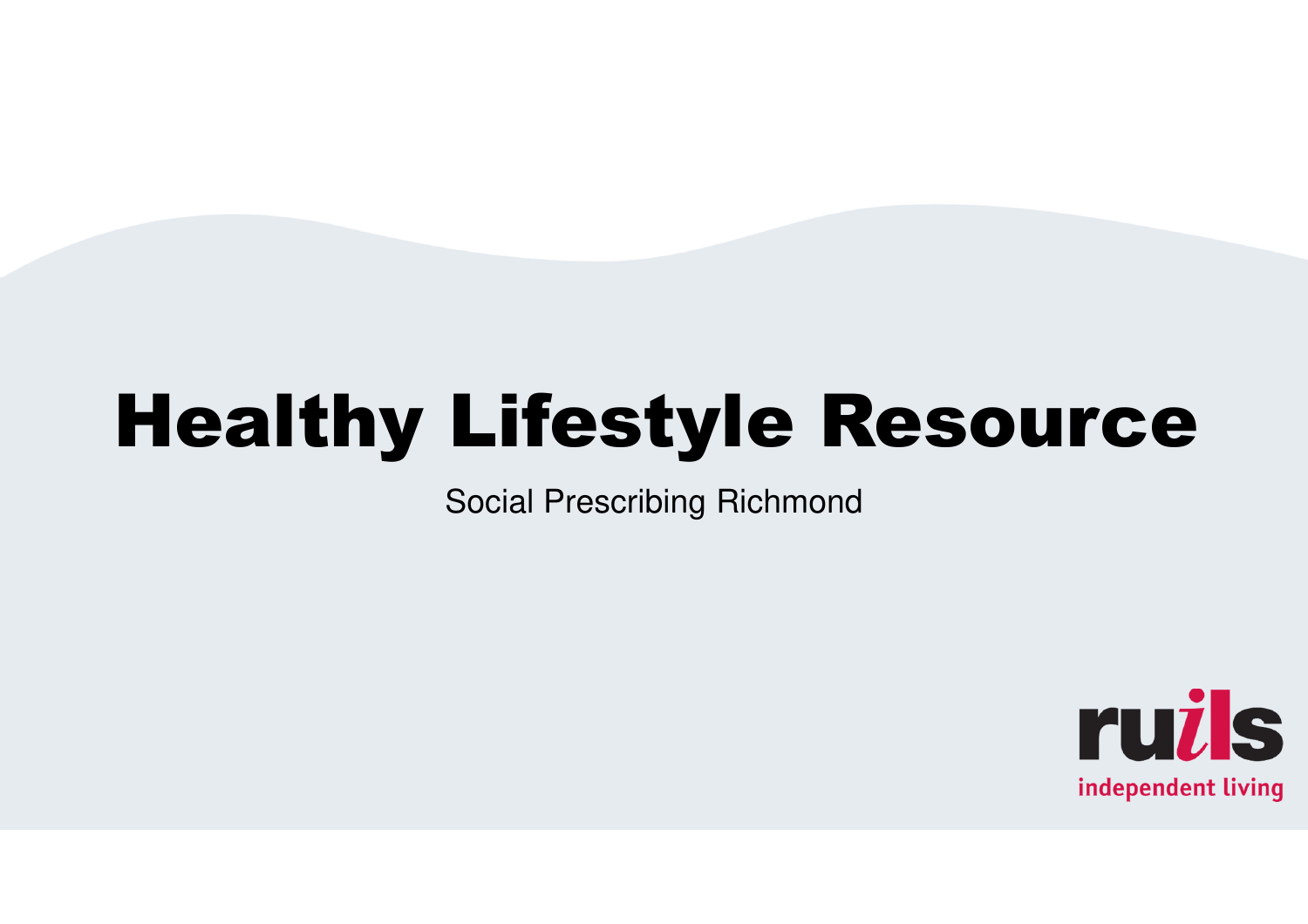# Exercise Apps

- •**Les Mills** – yoga, pilates, cardio, strength and body balance
- •**7- minute** - resistance exercises for home use
- •**Couch to 5K** - motivation to start running over 9 weeks
- •**Active 10** - tracks steps in the day; motivation to be more active
- • **MyFitness Pal** - take control of your goals, track calories, break down ingredients and log activities
- •**Runkeeper** - motivational app for walking/running with GPS



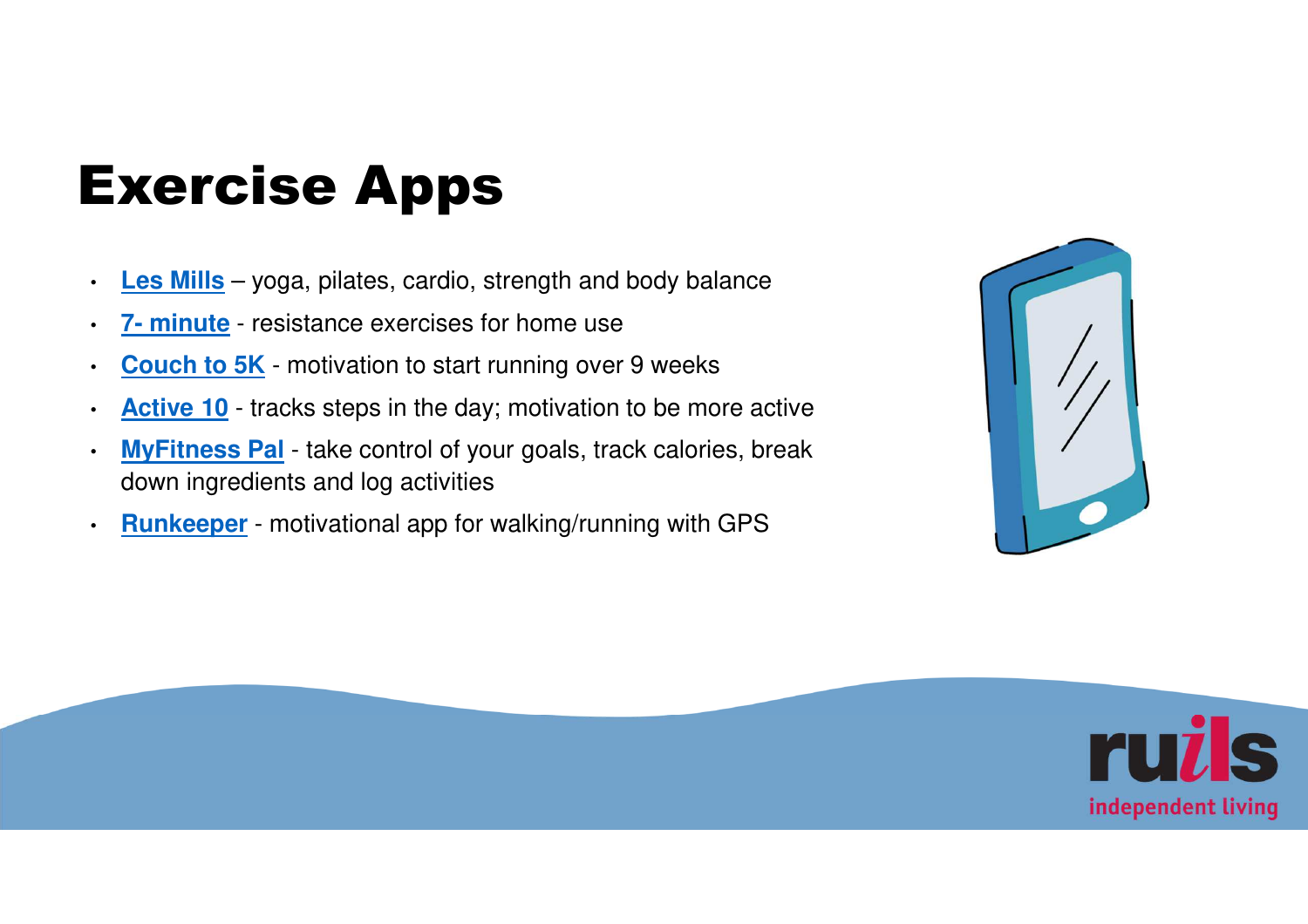## In-person Exercise Classes

- • **Etna Centre in St Margaret's**020 8892 3676 Yoga and Pilates
- • **Cambrian Community Gym**020 8332 1102 Specialist exercise referral for cardiac, respiratory, neurological and elderly care
- • **Richmond Borough Sport and Activities**Sport clubs and activities in Richmond Borough
- • **The Inspired Hub in Hampton Hill** 07713 405049 Yoga, Pilates and activities for all ages
- • **The Avenue in Kew**  020 8948 8807 In-person and online exercise classes and men's club
- **Activate: Soup and Stretch** office@activatechurch.org.ukMeet people, build confidence and improve mobility

**Make sure to check availability as class times/locations are subject to change.**

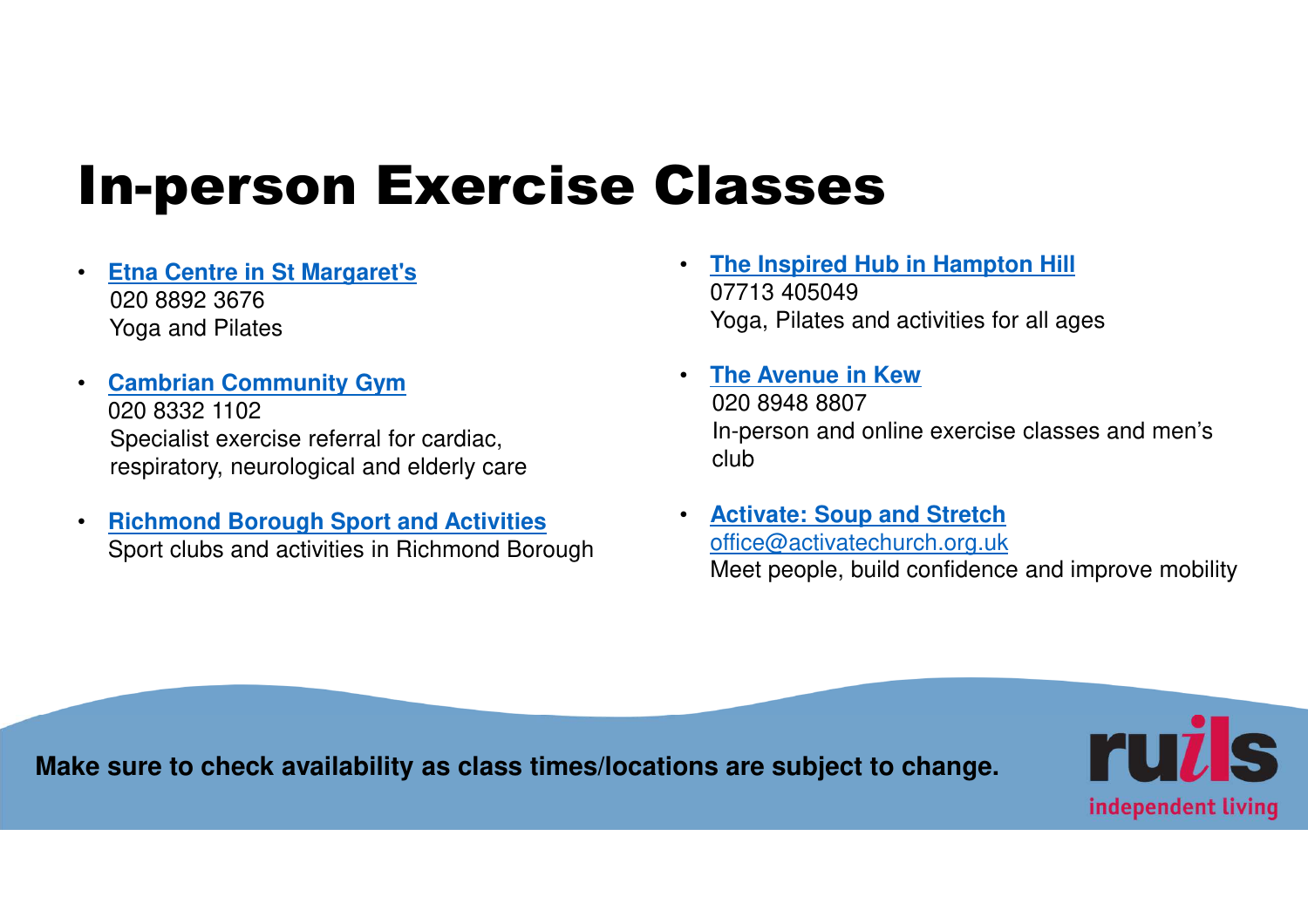# Online Exercise Classes

#### •**Les Mills**

Home workouts and plans for all levels

- • **PE with Joe Wicks**Intermediate exercise videos on YouTube
- • **Yoga With Adrienne**YouTube yoga videos suitable for different levels of ability
- • **Our Parks**Various fitness workouts and yoga classes via Zoom



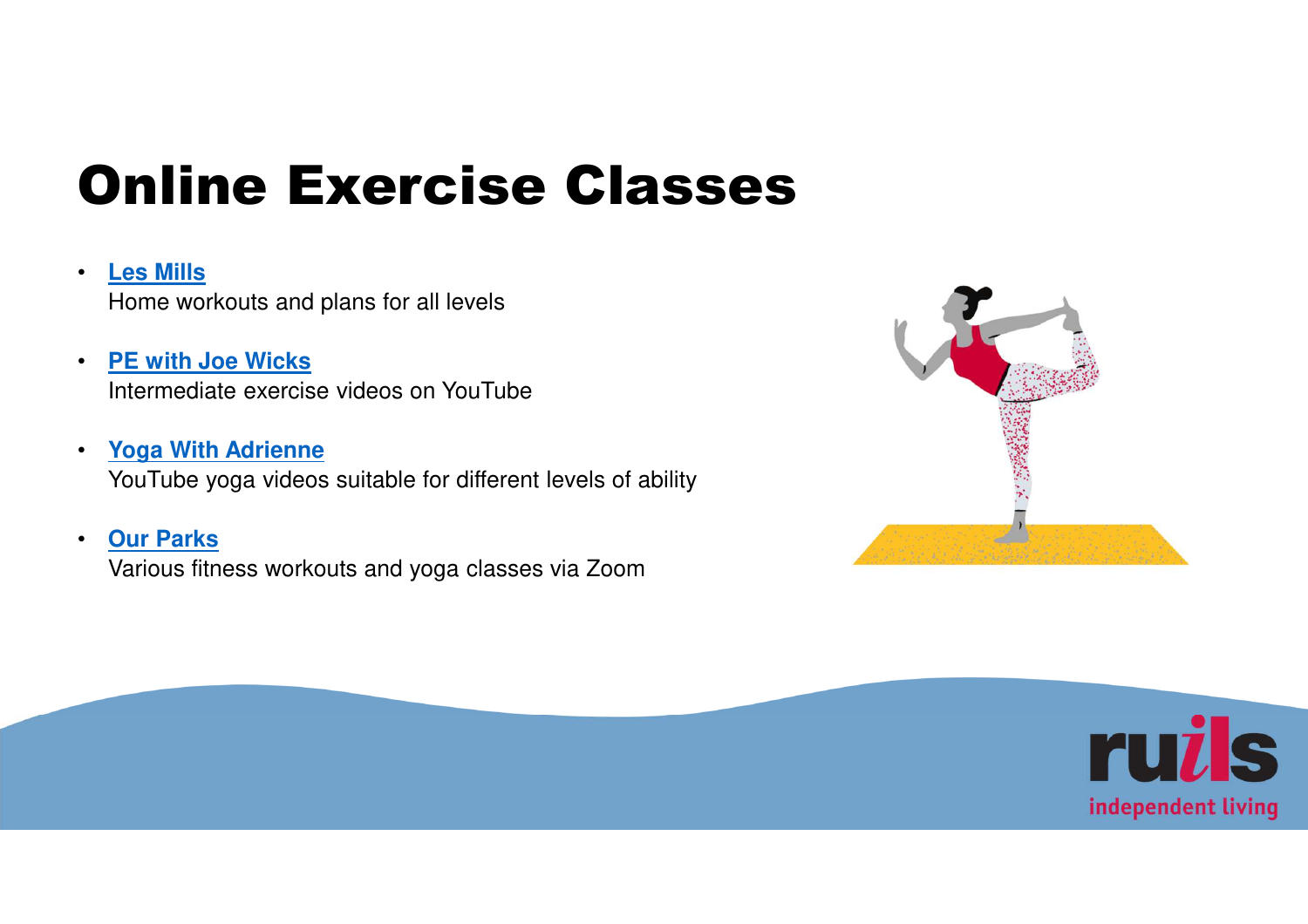## **Parks and Running**

- • **Our Parks Richmond Bootcamp and Hounslow Bootcamp** getfitnow@ourparks.org.uk0800 111 4464 Bootcamps at Hanworth and Redlees Parks
- • **Park Run**Saturday morning 5K runs in Richmond Borough Parks
- • **Good Gym**Combine running with helping those in need in the community



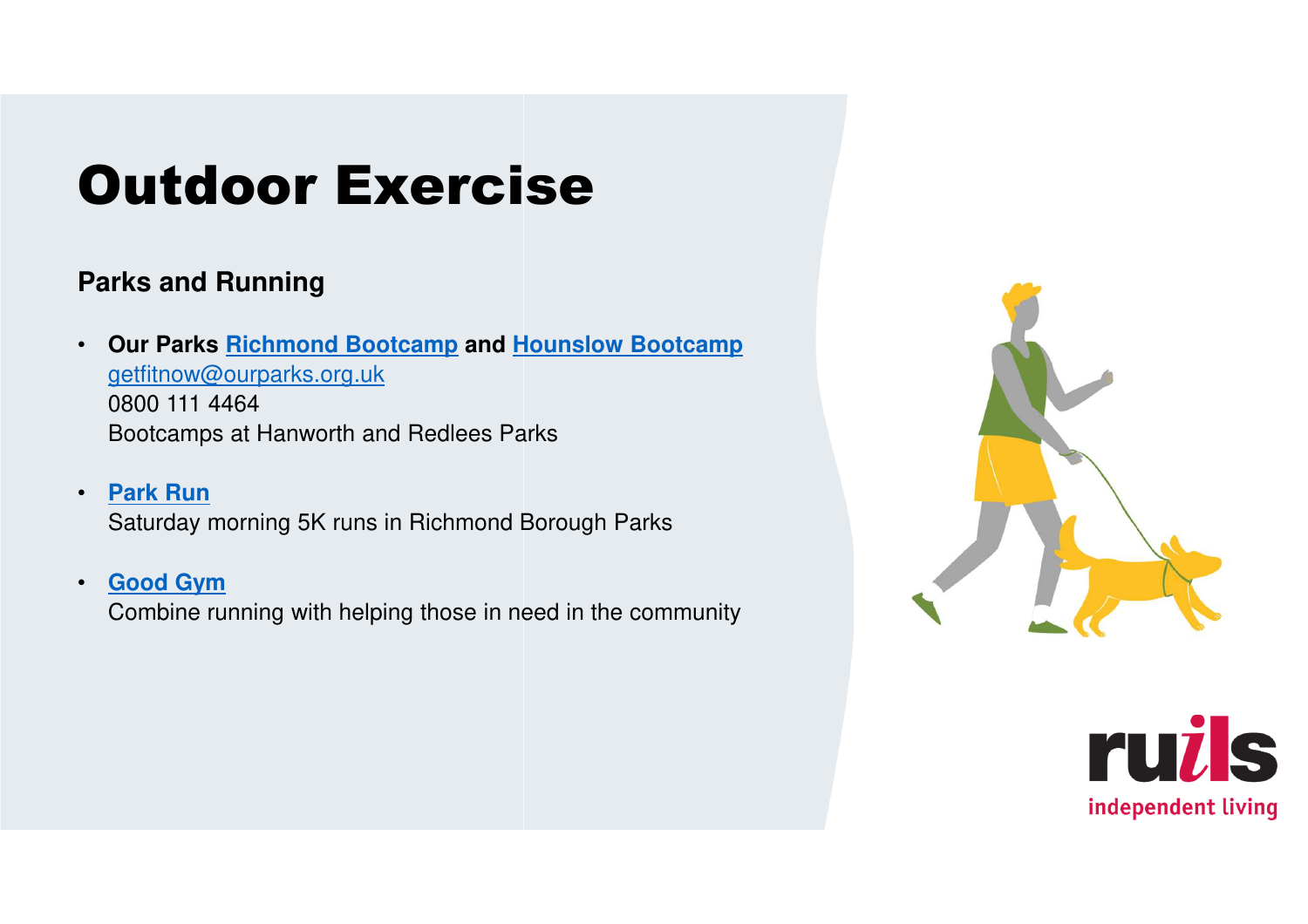### **Walks**

- •**OneYouHounslow** (for Hounslow Residents) 020 8973 3530 Free Community Health Walks and resources
- • **Walking For Health**30 and 60 minute walks in Richmond Park and Ham
- • **Let's Go Outside and Learn Walks**outdoor.learning@outlook.com 02084016837 (Frances) or 07939 001731 (Mairi) Explore local parks, their wildlife and history using discussion, written word, quizzes, art and relaxation techniques

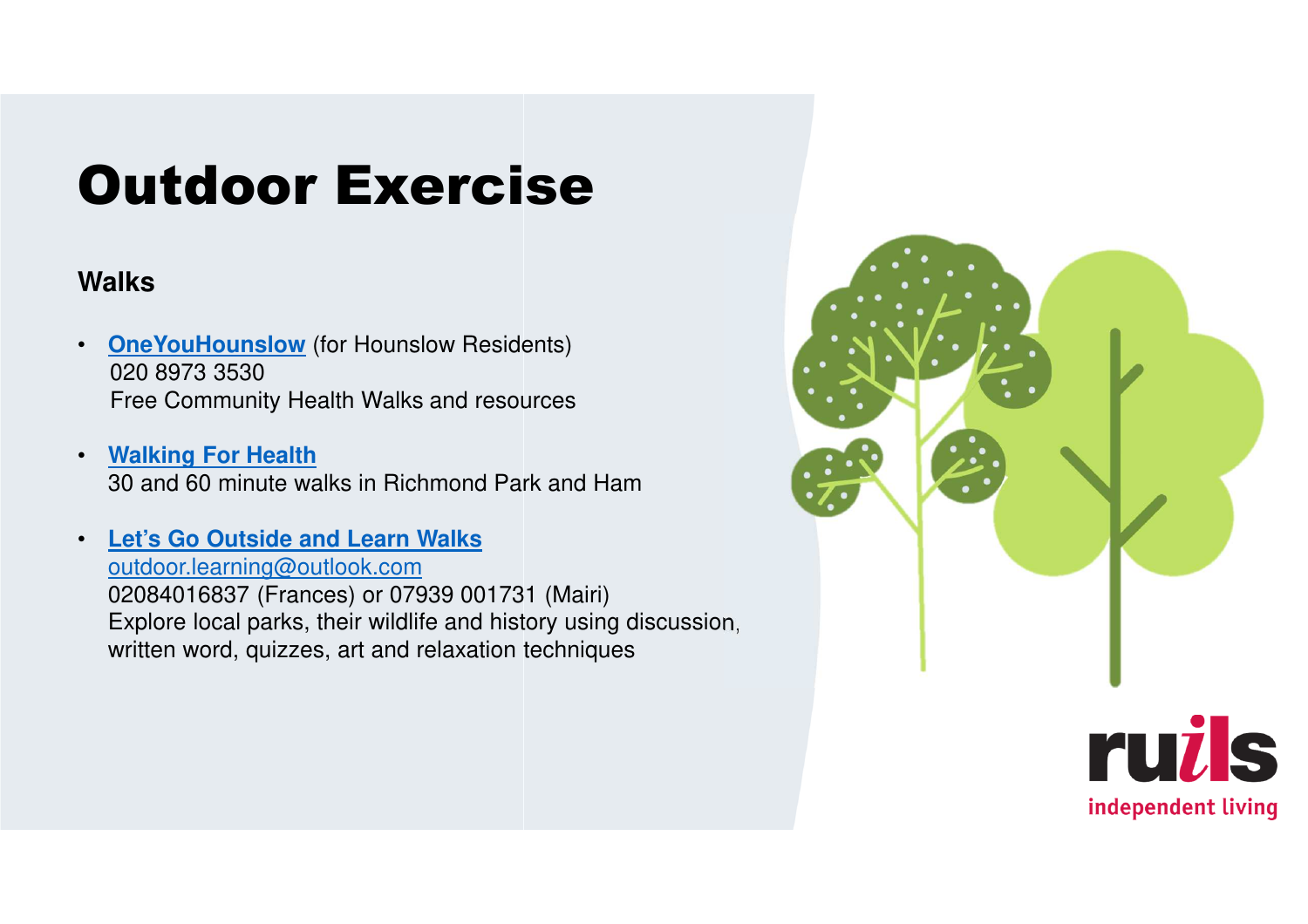### **Assisted Walks and Activities**

- • **Dementia Friendly Health Walks in Kew Gardens**discovery@kew.orgFree walks start from Victoria Gate; carers can attend
- • **Wellbeing and Accessible Walks** from Ruils & RB Mind volunteering@ruils.co.uk or outdoor.learning@outlook.comAccessible walk for wheelchair users in Twickenham
- • **Companion Cycling** bookings@companioncycling.org.uk Resource for people with special needs to access specialised cycles in Bushy Park



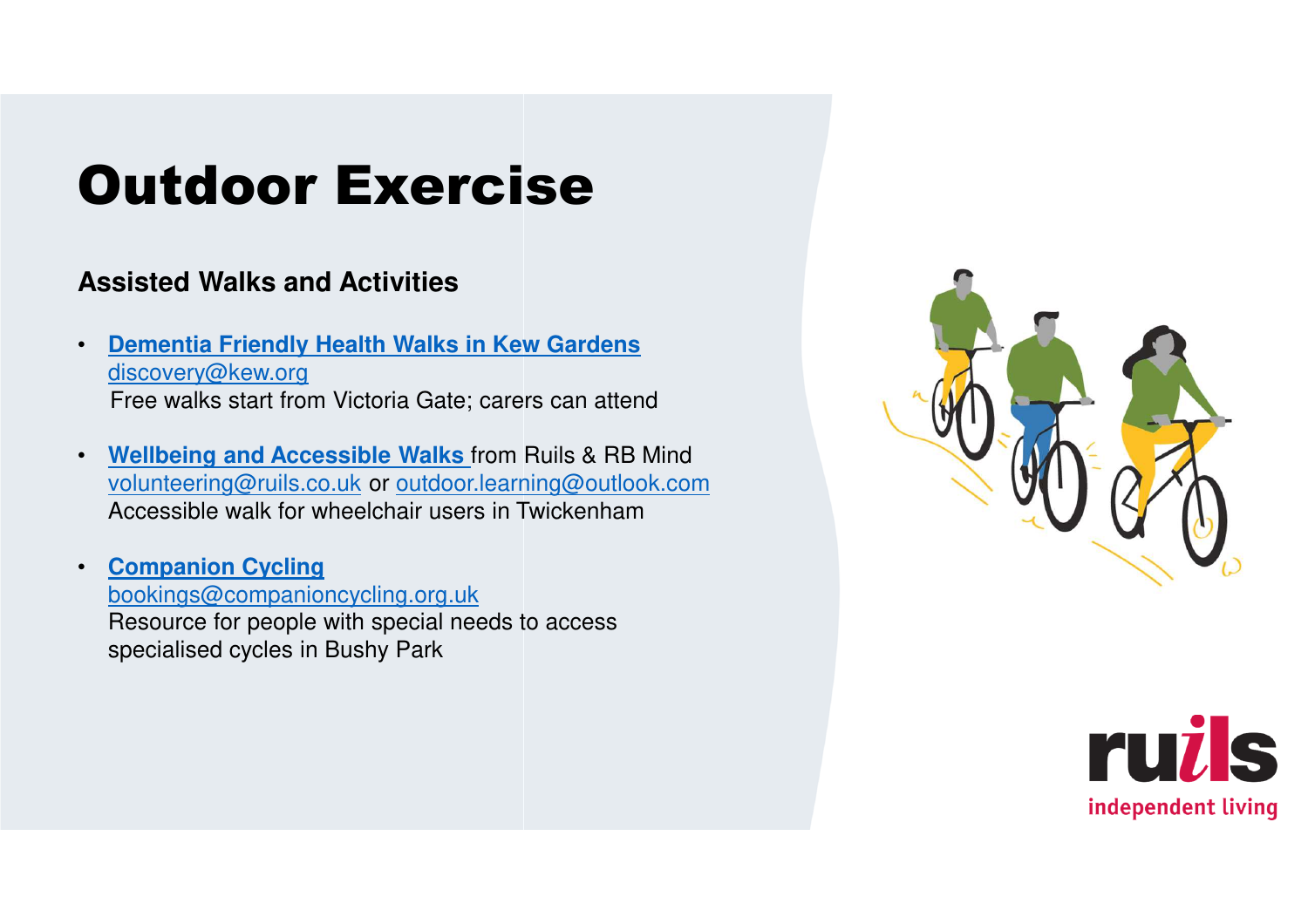## **Richmond Green Gyms**

Become a Conservation Volunteer to help transform green spaces and improve physical and mental health by being outdoors, active and connected to others.

- • **Green Gym at Meadway**gg-richmond@tcv.org.uk
- • **Green Gym in Isleworth:** Red Lees Park and Duke's River gg-isleworth@tcv.org.uk07717 494476 (Pablo Alvarez)

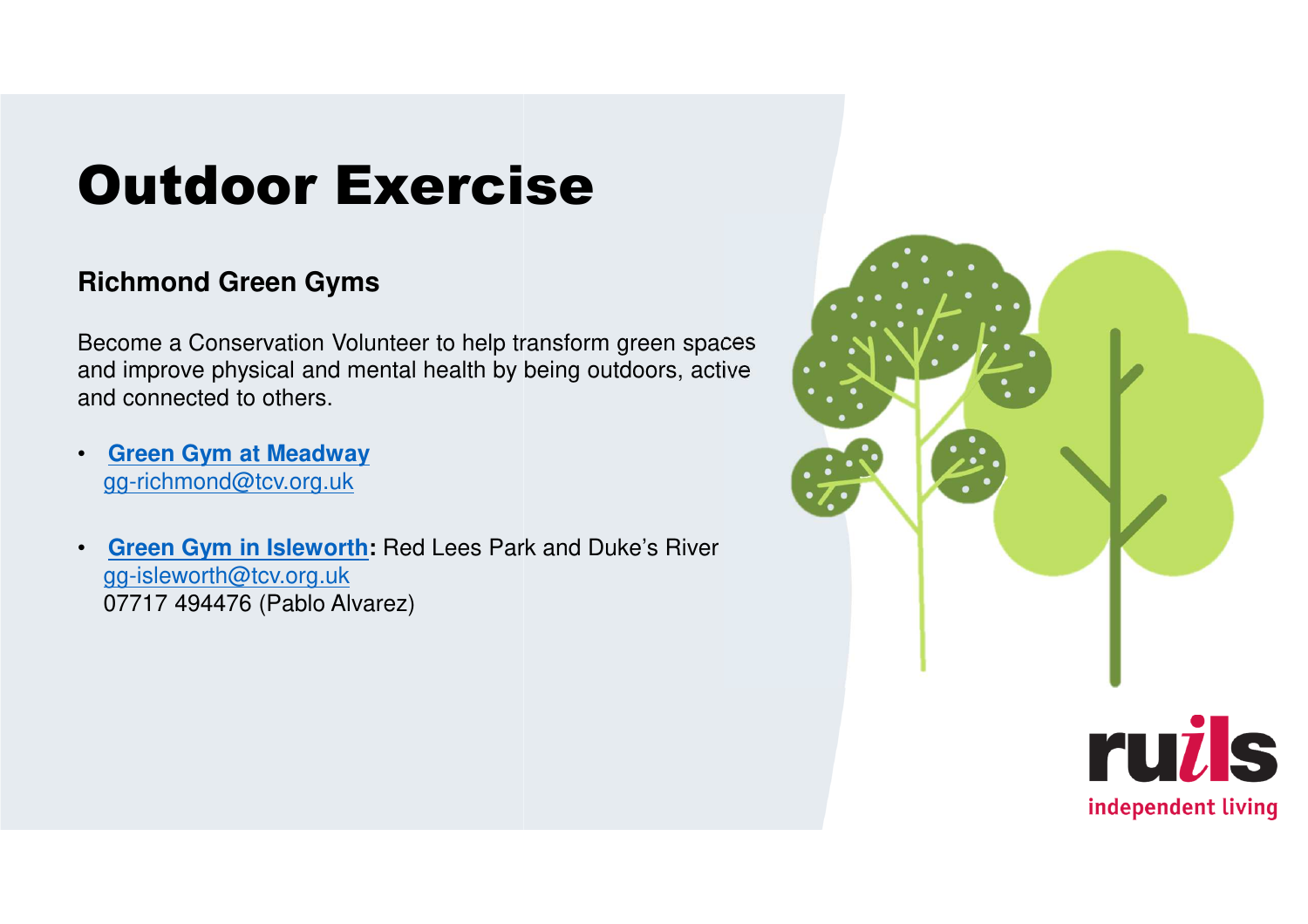# Healthy Ageing

#### •**Move It Or Lose It**

Variety of exercise and mindfulness classes, exercises for later life and seated exercise

#### •**Silverfit**

walks

Nordic walking and online video/audio sessions

- • **Chartered Society of Physiotherapy**At home exercises for the elderly
- • **Third Age Trust** Offering a variety of in-person and online groups including bird watching, cycling, rambling and river

• **Age UK Richmond**

 Exercise classes including Zumba gold, fit for men, walking football, t'ai Chi and low impact aerobics



**Make sure to check availability as class times/locations are subject to change.**

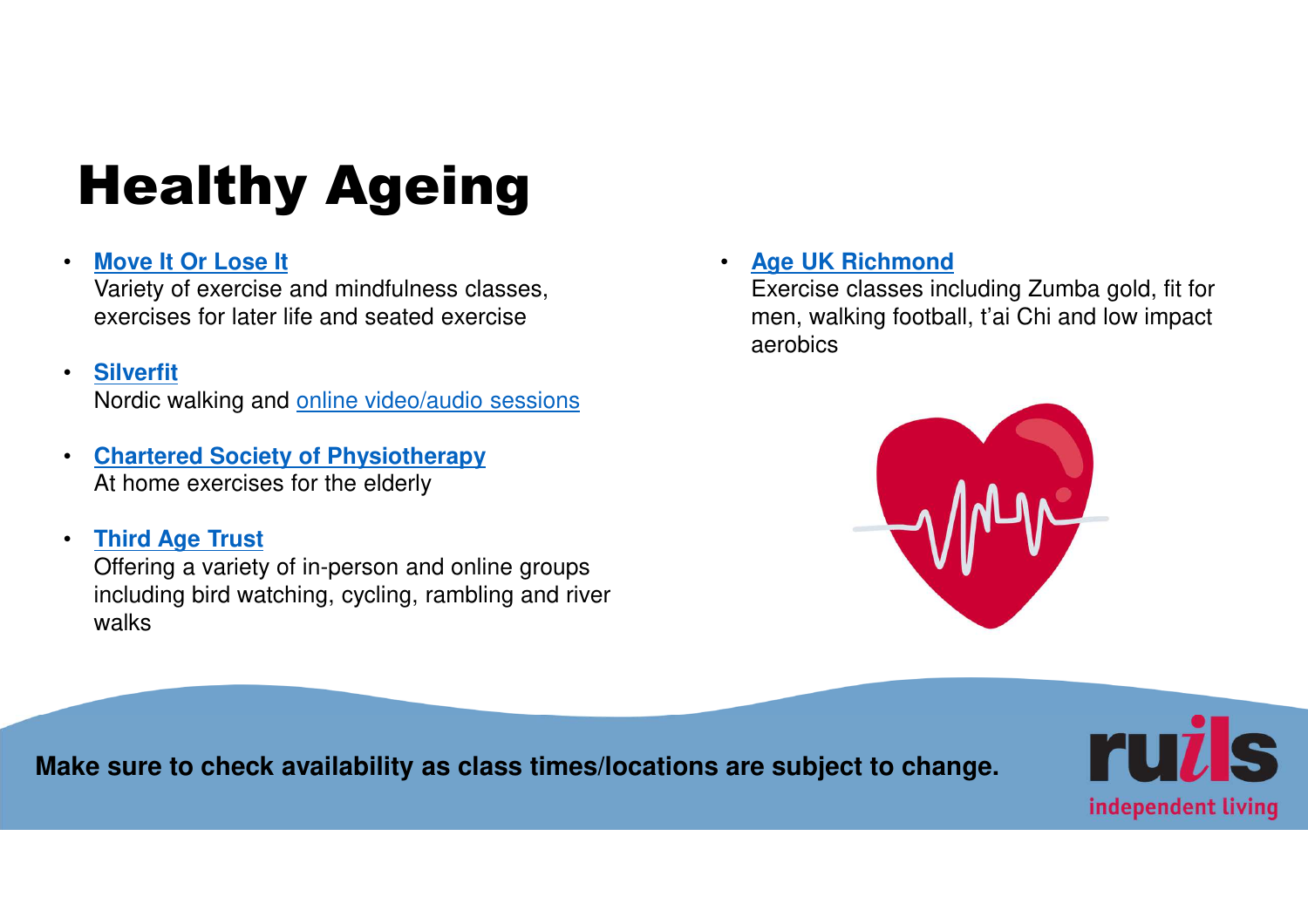# Weight Loss Support

- • **Slimming World Comeback Programme**In-person or online sessions that support weight loss
- • **Weight Watchers**Allows tailored weight loss for your life
- • **OneYouHounslow (for Hounslow Residents)**  020 8973 3530 to speak with their Health Coach Monday to Friday 9am – 5pm, or register your interest via their website
- • **Move It to Lose It Brentford Men's Group**  07929 008923 (Carol Clark) Group for men aged 30-60 focused on nutrition and exercise
- • **NHS 12-week weight loss plan and app**A plan designed to help you lose weight safely – and keep it off



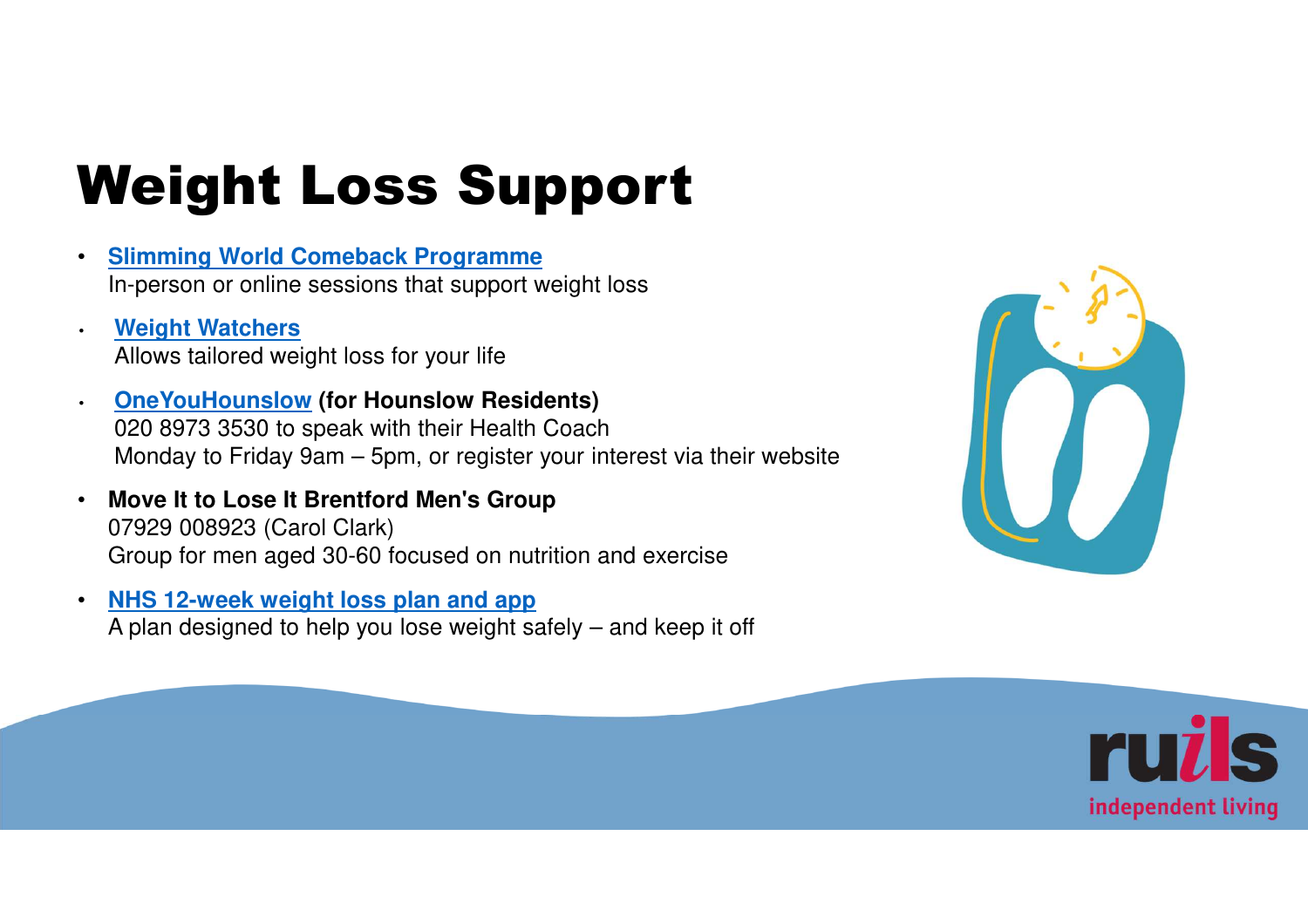# Online Healthy Living Resources

## **OneYouHounslow (online resources available for everyone)**

This website has a wealth of information:

- • Keeping healthy; recipes and blogs; video recipes; cook and eat sessions on zoom
- Become smoke-free/drink-less and apps to support •
- •Looking after mental health
- • Blogs to help during Covid-19: How to cope during the Covid-19 crisis, immune boosting foods, freezing food tips, menuplanning, healthy snacks, eating healthy on a budget



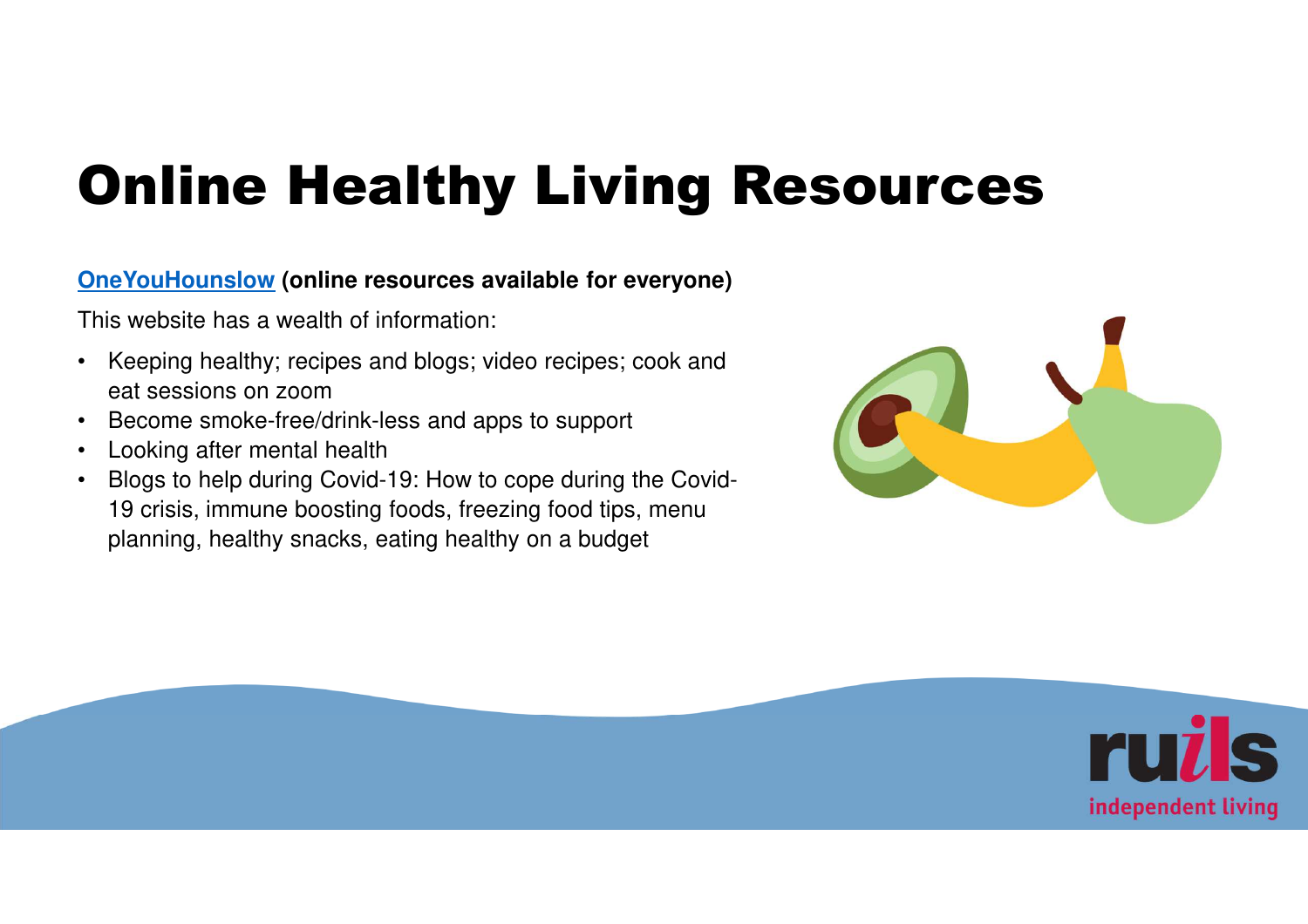# Online Healthy Living Resources

- • **How to be active around the house during Covid-19**
	- $\bullet$ **OneYou Hounslow Acitvity Resources**
	- Our Parks Couch to Fitness
	- <mark>NHS Live Well Tips</mark>
- • **NHS OneYou**Activities, food facts, smoking, diabetes, list of apps
- • **NHS Change4Life**Food facts, smart recipes, activities and app



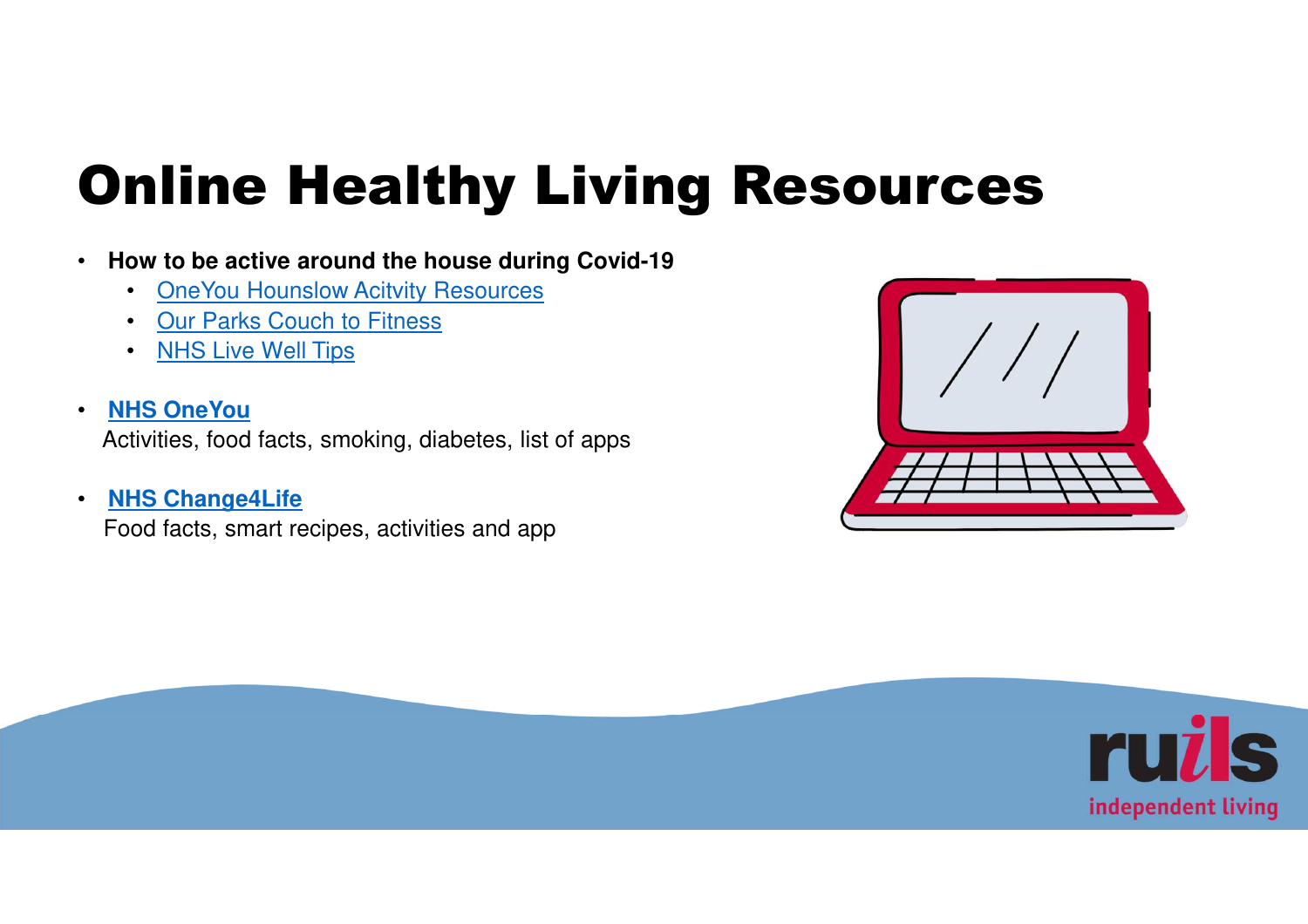# Podcasts, Books and Recipes

- • **The Low GL Diet Cookbook by Patrick Holford** – helps with understanding of blood sugar; carbohydrate portions; good explanation of Glycaemic Loading for general weight management and blood sugar management
- •**Dopamine Diet by Tom Kerridge** - low carb weight loss recipes
- • **8- Week Blood Sugar Diet** by Michael Mosely - resources and recipes for blood sugar and diabetes
- • **Lean in 15 Cookbook** by Joe Wicks - quick and easy recipes; podcasts
- • **Feel Better in 5** by Rangan Chatterjee - books and podcasts, tips on health, exercise and wellbeing



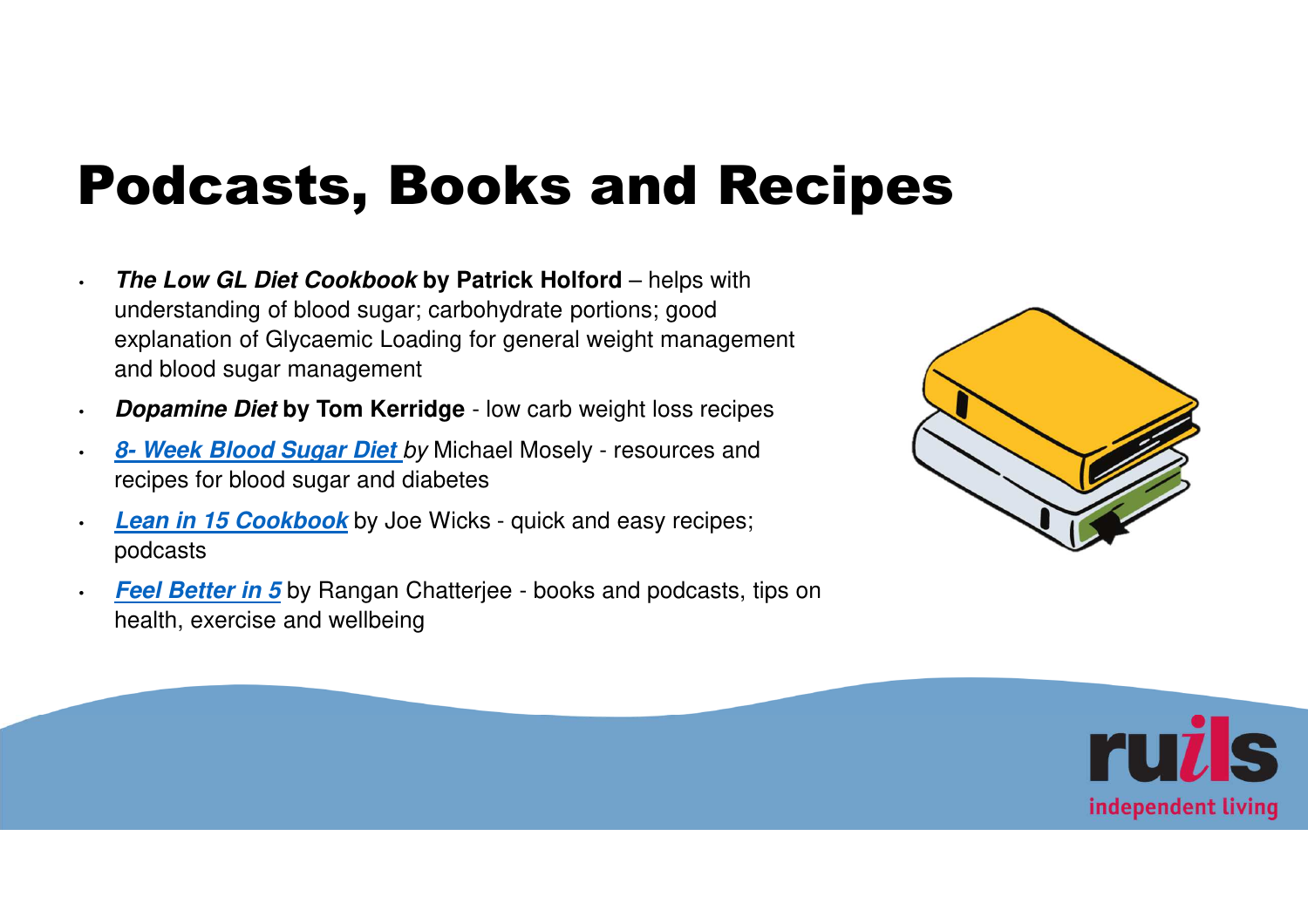# Psychological Resources

#### • **Richmond Wellbeing Service**020 8548 5550

 Supports clients with CBT around relationship tofood and changing negative habits

• **National Centre for Eating Disorders (NCFED)** Support Line: 020 8548 5550 Directory of counsellors for eating disorders (private)

#### •**BEAT**

Eating disorder support, information and helplines

•**Richmond MIND**

> Explains eating problems, including possible causes and how you can access treatment and support

• **SLaM**

 Free wellbeing webinars in mindfulness, anxiety, making changes and managing Covid-19

• **Ruils Bridging the Gap Booklet** Mental Health Directory for Richmond Borough

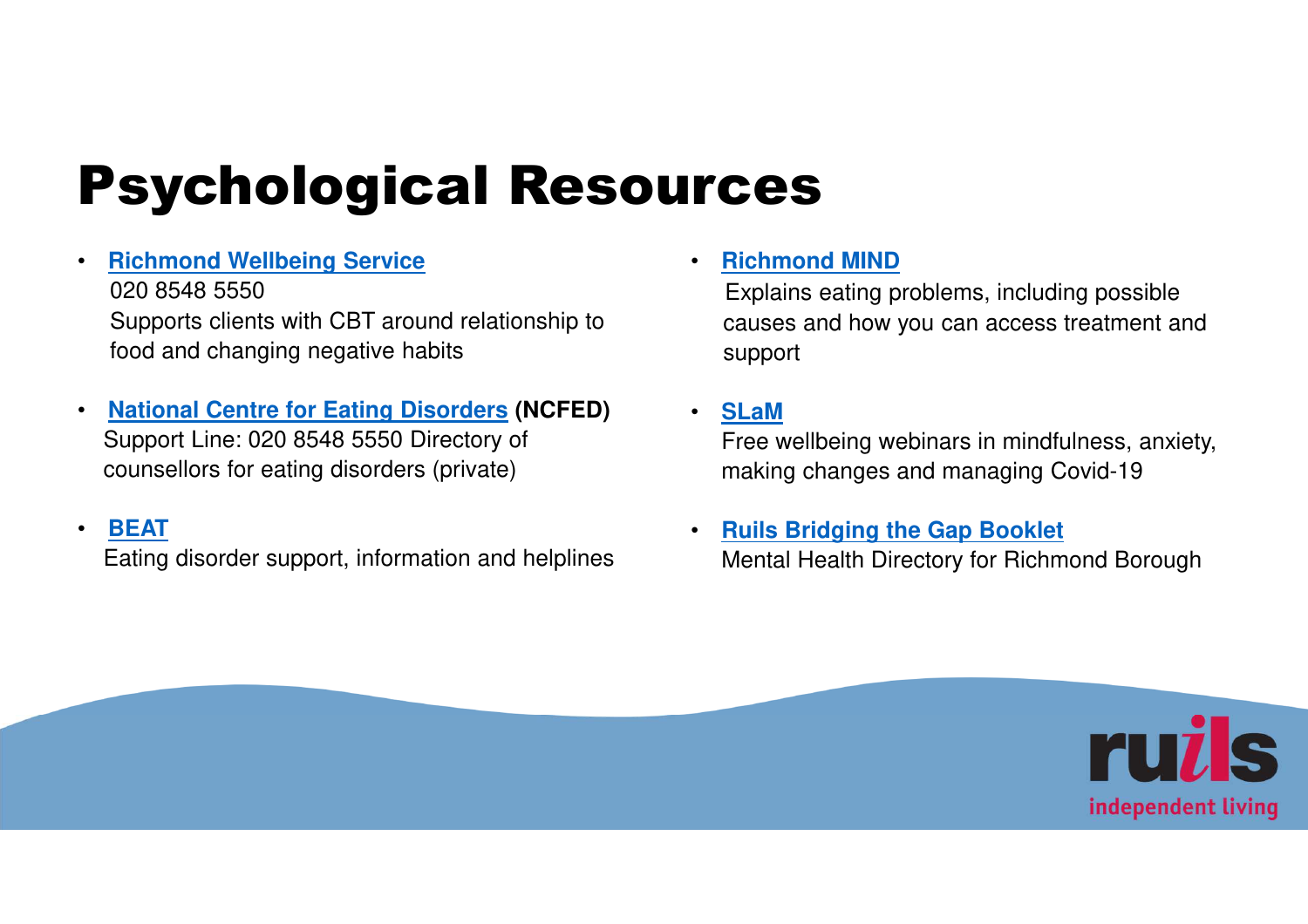# Diabetes Resources

•**NHS Healthier You Diabetes Prevention Programme** 

Empowering people with a high risk of developing Type 2 diabetes to take charge of their health andwellbeing

•**Diabetes UK**

> 03451 232399 – Helpline 9am-6pm Mon-Fri For everyone affected by diabetes

• **Richmond and Twickenham Diabetes Group**  Referral onto this programme is via patient's GP. Currently running zoom meetings.

- • **Diabetes Healthcare Professional Advice Line and Email Support** 020 8714 4070HRCH.diabetesrichmond@nhs.net
- • **NHS South London Diabetes Education Courses** A new and easy way to access diabetes education inSouth London
- **Further information on managing diabetes** 
	- •NHS Diabetes Toolkit
	- •NHS Type 1 Diabetes Overview